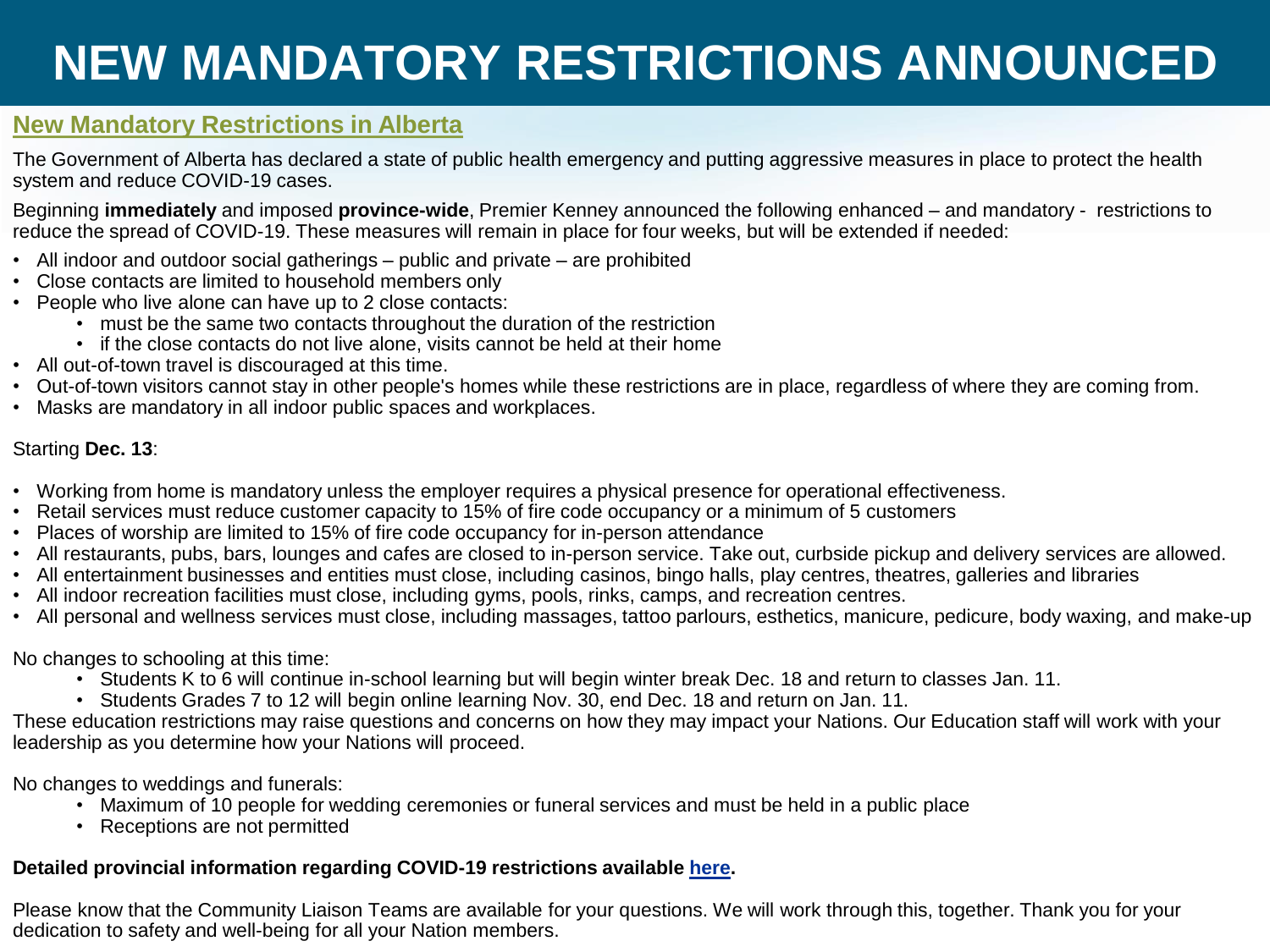# **ISC - Alberta Region COVID-19 Update for Chiefs:** *December 9, 2020*

### **Updates**

### **Mental Health Funding:**

In November, the Minister of Indigenous Services Canada announced additional investments in support of COVID 19 related Indigenous health needs within Alberta. \$11.5 million has been specifically identified to address the mental health crisis related to the COVID pandemic. This includes:

- \$6,000,000 To provide mental health services addressing the impacts of COVID 19 reflective of eligible activities as noted within general Mental Wellness funding Terms & Conditions. Proposal based, submitted to the CDE Inbox by midnight January 22, 2021.
- \$2,000,000 To support Contribution Agreement holders to bulk purchase Nasal Naloxone direct from vendor. Partnership with St John's Ambulance will provide free community level virtual Nasal Naloxone administration training as required.
- \$3,000,000 To support mental wellness related activities for Urban Indigenous groups. ISC will leverage existing Contribution Agreement holders serving the urban population to enable increased capacity.
- \$500,000 Harm reduction supplies. Mental Wellness Directorate and Health Protection Directorate will work collaboratively to allocate this funding.

For more information, do not hesitate to contact your Community Liaison Team.

### **#ProtectOurElders – Winter Campaign:**

Following the successful campaign led by Alexis Nakota Sioux Nation in the summer, a new set of videos are now live online and with targeted spots appearing on APTN. These videos take a humourous but focused look at keeping safe during the pandemic. Humour is something that has always been ingrained in the lives of Indigenous people. #ProtectOurElders has partnered with Dane Cunningham, Dakota Hebert, and Candy Palmater who present light and educational content. Although humour is a staple for Indigenous people, it isn't funny when one of our loved ones gets sick. You can view the videos here:<https://protectourelders.ca/>

# **Question of the Day**

**Q: How is the COVID-19 Vaccination Plan Progressing?** 

**A: As mentioned on Friday's call with Dr. Hinshaw, there are contracts with two companies (Moderna and Pfizer) for vaccinations to begin in Alberta in early 2021. As Dr. Hinshaw stated on Friday, the first priority will be residents and staff of Long Term Care facilities as well as health professionals working with COVID-19 patients. In the current plan, which is still being finalized, the second priority group would be those over 75, additional health care workers, and any First Nation member over the age of 65. First Nations between 18 and 65 will be the next prioritized group for vaccination. That being said, at both a national and regional level, First Nations peoples have been identified as a priority group. While it is exciting to see us discussing vaccination it is still important to recognize that we need to continue with public health measures, as it is quite likely the majority of Canadians will not be vaccinated against COVID-19 until well into 2021. For more information on Canada's COVID-19 vaccination plan, click [here](https://www.canada.ca/en/public-health/services/immunization/national-advisory-committee-on-immunization-naci/guidance-prioritization-initial-doses-covid-19-vaccines.html) and Indigenous specific info [here.](https://www.sac-isc.gc.ca/eng/1606941379837/1606941507767)** 

## **National Info**

[Epidemiological summary of COVID-19 cases](https://www.sac-isc.gc.ca/eng/1589895506010/1589895527965) in First Nations communities

[Canada to receive early delivery of Pfizer-](https://www.canada.ca/en/public-services-procurement/news/2020/12/canada-to-receive-early-delivery-of-pfizer-biontech-covid-19-vaccine.html)BioNTech COVID-19 vaccine